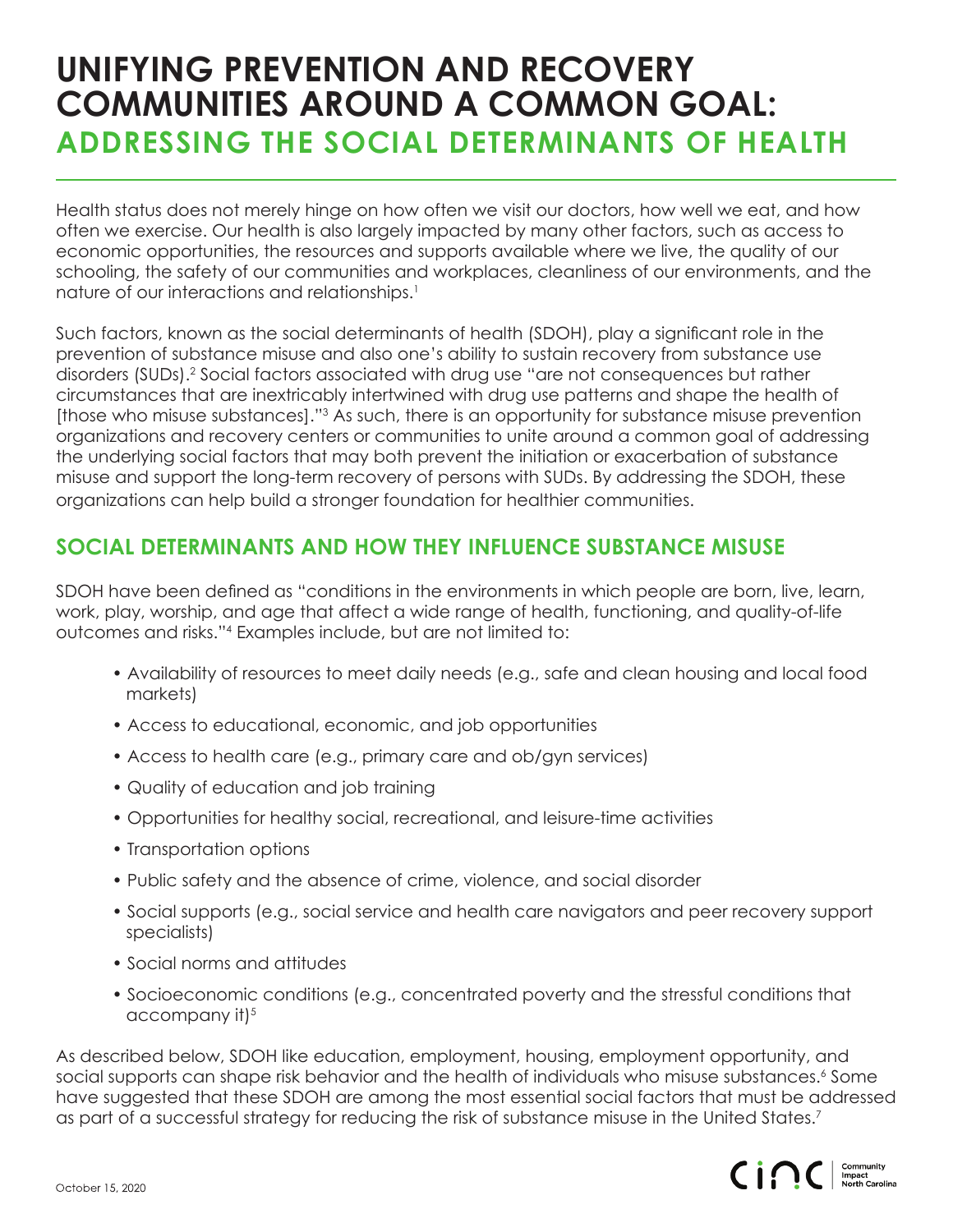#### **EDUCATION**

Socioeconomic status, which includes level of educational attainment, impacts access to resources.<sup>8</sup> For instance, the population at highest risk of opioid use disorder today is less educated than those without the disease.<sup>9</sup> Education affects the prevention of and recovery from substance misuse due to factors such as poor access to risk-reduction information and differences in quality of information received, poor knowledge about the disease and the risks of comorbid conditions, and poorer quality communication between clinicians and patients.10

Additionally, for some students, poor educational performance may be a risk factor for substance misuse because it represents a failure to meet social role expectations.11 Such individuals may engage in substance misuse as a way to cope with the frustration and disappointment of not meeting social role expectations.<sup>12</sup> In contrast, individuals who are well educated may be more prone to learn the skills, tools, and techniques to cope with challenges in their lives that may have otherwise contributed to substance misuse.13

#### **EMPLOYMENT**

Data suggests that unemployment and under-employment disproportionately impact those who misuse substances.14 For example, in 2016, past year misuse of opioids among adults was highest among unemployed individuals (9.1 percent), while those with full-time employment saw nearly half the rate of opioid misuse (4.7 percent).<sup>15</sup>

Indeed, economic hardship and high rates of unemployment are common characteristics in communities hit hard by substance misuse. This reality could suggest that these SDOH may contribute to hopelessness and social trauma, and create a foundation for substance misuse and SUDs.<sup>16</sup>

At the same time, employment helps individuals in recovery to re-establish financial security, reconnect with the community, and rebuild self-worth, paving the way to sustained recovery.17 The President's Commission on Combating Drug Addiction and the Opioid Crisis recommended that employers and organizations develop best practices in hiring and supporting employees in recovery.18 Many people in recovery have the skills and experience to succeed, but often need an employer who understands their situation and supports the various elements necessary for sustained recovery."19

#### **HOUSING SECURITY**

Housing insecurity can be both a cause and a result of substance misuse.<sup>20</sup> Naturally, an absence of housing negatively impacts a person's physical and behavioral health.<sup>21</sup> Substance misuse can result in and prolong housing insecurity, and the experience of homelessness can hinder an individual's ability to enter treatment and recovery.<sup>22</sup> Research has shown high rates of SUD among currently homeless individuals with prevalence sometimes exceeding 50 percent.<sup>23</sup> Inability to pay rent and the threat of losing housing can result in stress and trigger substance misuse or relapse.<sup>24</sup> Conversely, stable housing can play a vital role in the recovery process.<sup>25</sup>

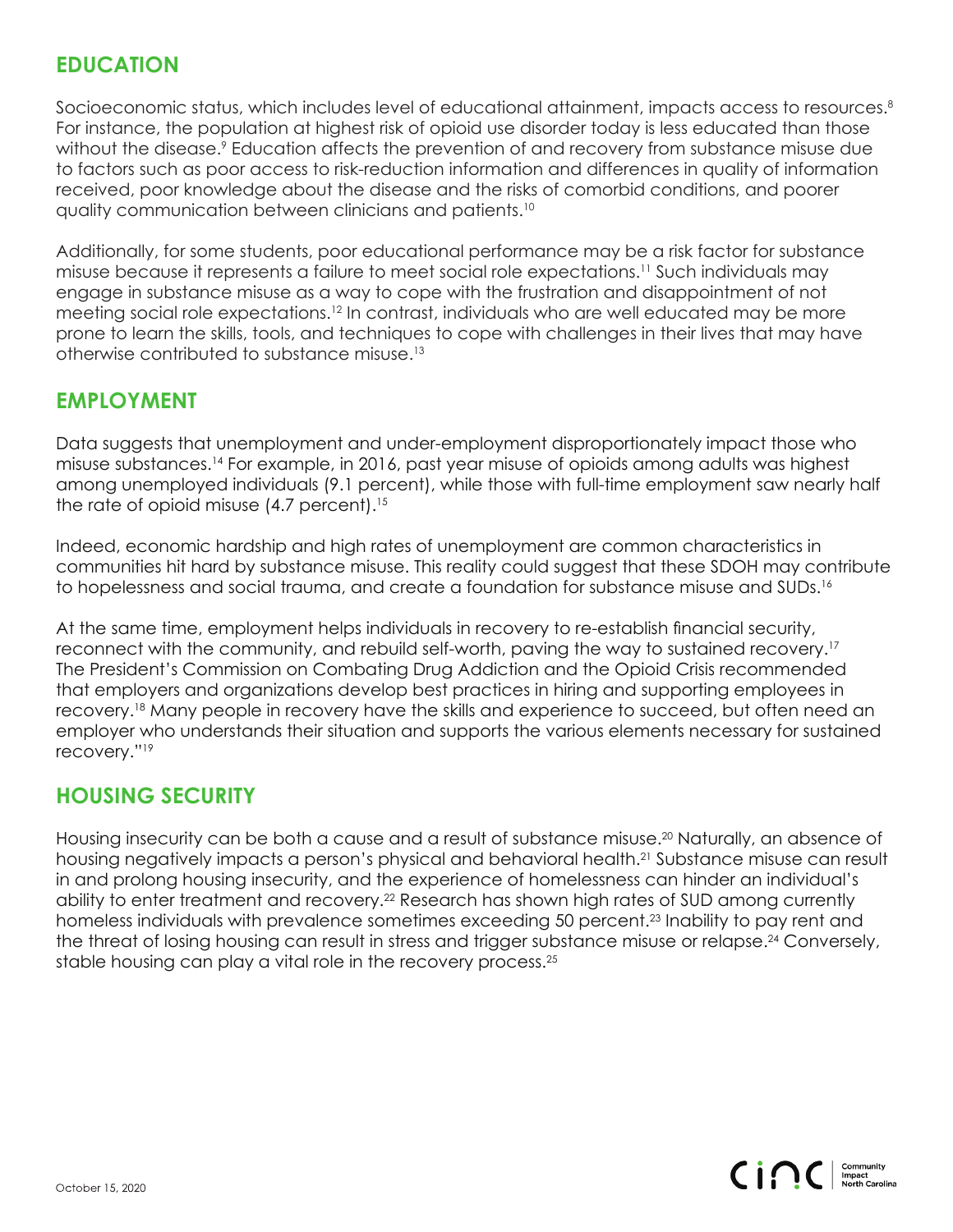#### **FINANCIAL SECURITY**

In 2016, misuse of opioids was most prevalent among people below 100 percent of the poverty level (5.9 percent). Those with incomes above 200 percent of the poverty level experienced a smaller percentage of opioid misuse (3.9 percent).<sup>26</sup> Individuals living in poverty often experience frequent moves and school changes, limited access to health care, crowded conditions, and unsafe environments.<sup>27</sup> Moreover, such individuals often have higher exposure to violence, social isolation, and discrimination, which are sources of chronic stress that can contribute to or worsen SUDs and other behavioral health disorders.28

#### **SOCIAL SUPPORTS**

Evidence shows that strengthening social networks, social supports, and community assets on a local basis can translate to improved health outcomes within a community.<sup>29</sup> Social supports are reliably related to lower overall morbidity and mortality and are protective against the development of SUDs.30 Some studies have found that social supports are associated with cessation of substance misuse and lower frequency of returning to substance misuse.31

In contrast, social isolation is a risk factor for the development of SUDs and for resuming substance misuse.32 Individuals who experience insufficient social supports, such as persons with a history of incarceration, may be particularly vulnerable to both social isolation and SUDs compared to the general population.33 Likewise, family and other social relationships can also influence substance misuse. One study looking at such factors contributing to adolescent substance misuse identified childhood abuse and neglect, familial substance misuse, parent-child relationships, peer influences, bullying, and gang affiliation as risk factors.<sup>34</sup>

#### **PREVENTION AND RECOVERY COMMUNITIES AND SDOH**

Prevention efforts are intended to reduce the risk of substance misuse before it starts and to identify those who have already begun misusing substances and intervene early before the individual develops an SUD.35 Evidence-based interventions can be used to predict risk and protective factors.36 Risk factors are those that increase the odds of initiating substance misuse, engaging in regular or harmful use, and of developing additional behavioral health problems associated with misuse.<sup>37</sup> Protective factors are those that directly reduce the odds of substance misuse and behavioral health problems or decrease the impact of risk factors on behavioral health.<sup>38</sup> Both risk factors and protective factors are influenced by SDOH. SDOH can also be used to predict other problems, such as contraction of infectious diseases and involvement in the justice system. Therefore, programs and policies to address SDOH have the potential to both prevent substance misuse as well as other undesired outcomes.39

Recovery-oriented care and recovery support systems assist individuals in successfully managing their SUDs.40 The Substance Abuse and Mental Health Services Administration (SAMHSA) has defined "recovery" as "a process of change through which people improve their health and wellness, live self-directed lives, and strive to reach their full potential."<sup>41</sup> Successful recovery support systems include addressing not only the individuals' health and resilience (e.g., behavioral health needs, symptom management, and maintenance), but also SDOH.<sup>42</sup>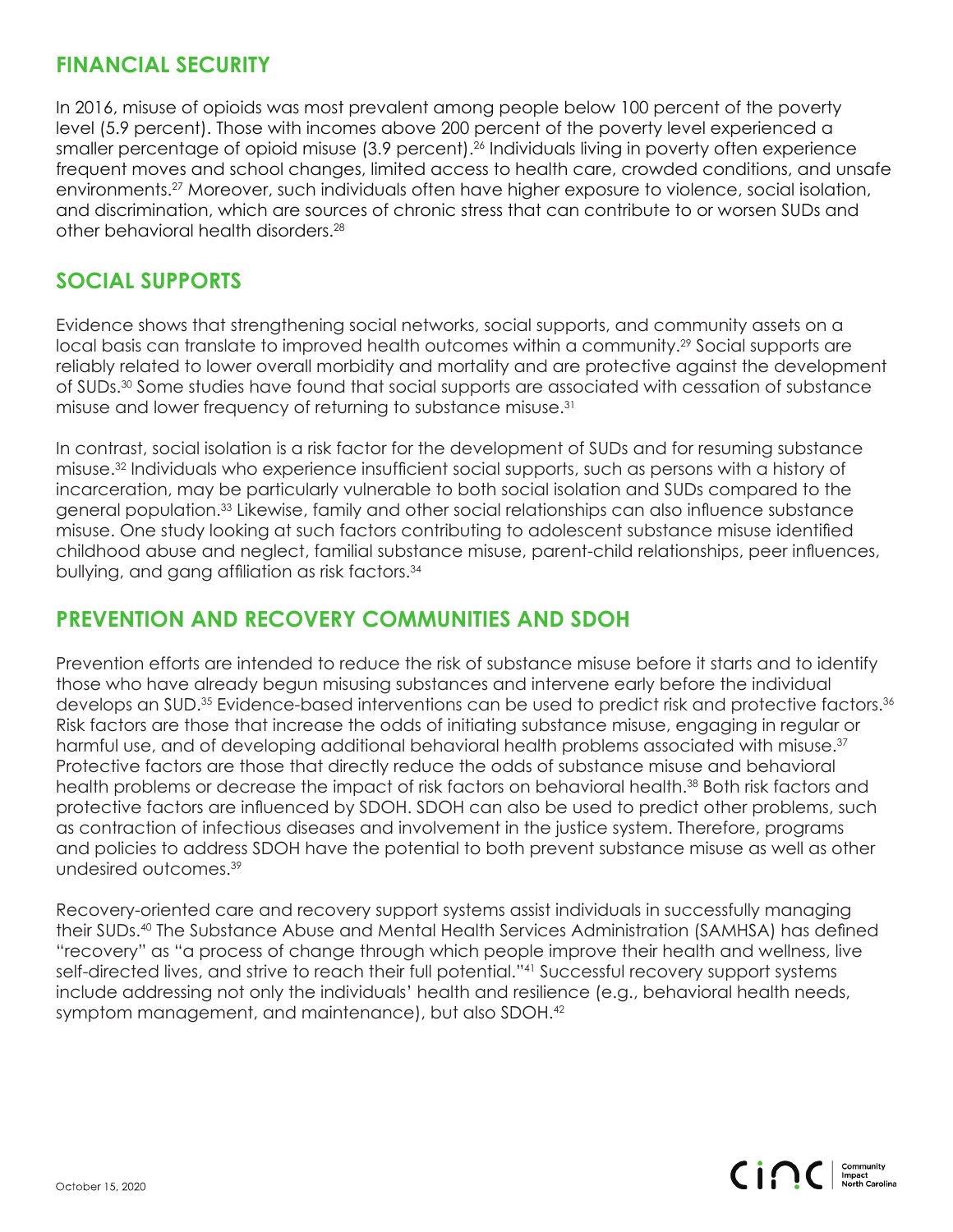Given that both successful prevention and recovery address SDOH, the prevention and recovery communities can align by developing effective interventions aimed at the social factors described above. Potential interventions include:

- **Education**: Help facilitate enrollment in local community college courses and technical schools and connect individuals to scholarships; support tutoring and mentorship programs.
- **Employment**: Assist individuals with job applications, finding job listings, putting together resumes, and obtaining work-appropriate clothing; educate employers on substance misuse risk factors and prevention, interventions, treatment, and recovery.
- **Housing Security**: Help individuals secure stable housing; support expansion of capacity of public housing, shelters, and recovery housing; make frequent contact with people living on the streets who may not know how or where to access treatment, health care, and other support services.
- **Financial Security**: Ensure individuals struggling financially are aware of and can access necessary resources, including health care and social support services and the education and employment assistance described above.
- **Social supports**: Work with government agencies and other community organizations to create lessons for family members and other caregivers on supporting loved ones with SUDs and identifying risks of substance misuse; engage health care navigators to help individuals enroll in health plans; work with peer recovery support specialists; support community paramedicine programs that fill gaps in SUD treatment and that help link individuals to social support and other resources in the community.

By collaborating in planning and execution and focusing resources on meaningful efforts to address the SDOH, substance misuse prevention organizations and recovery centers or communities can help build more supportive communities, prevent substance misuse, and strengthen the long-term recovery of individuals with SUDs.